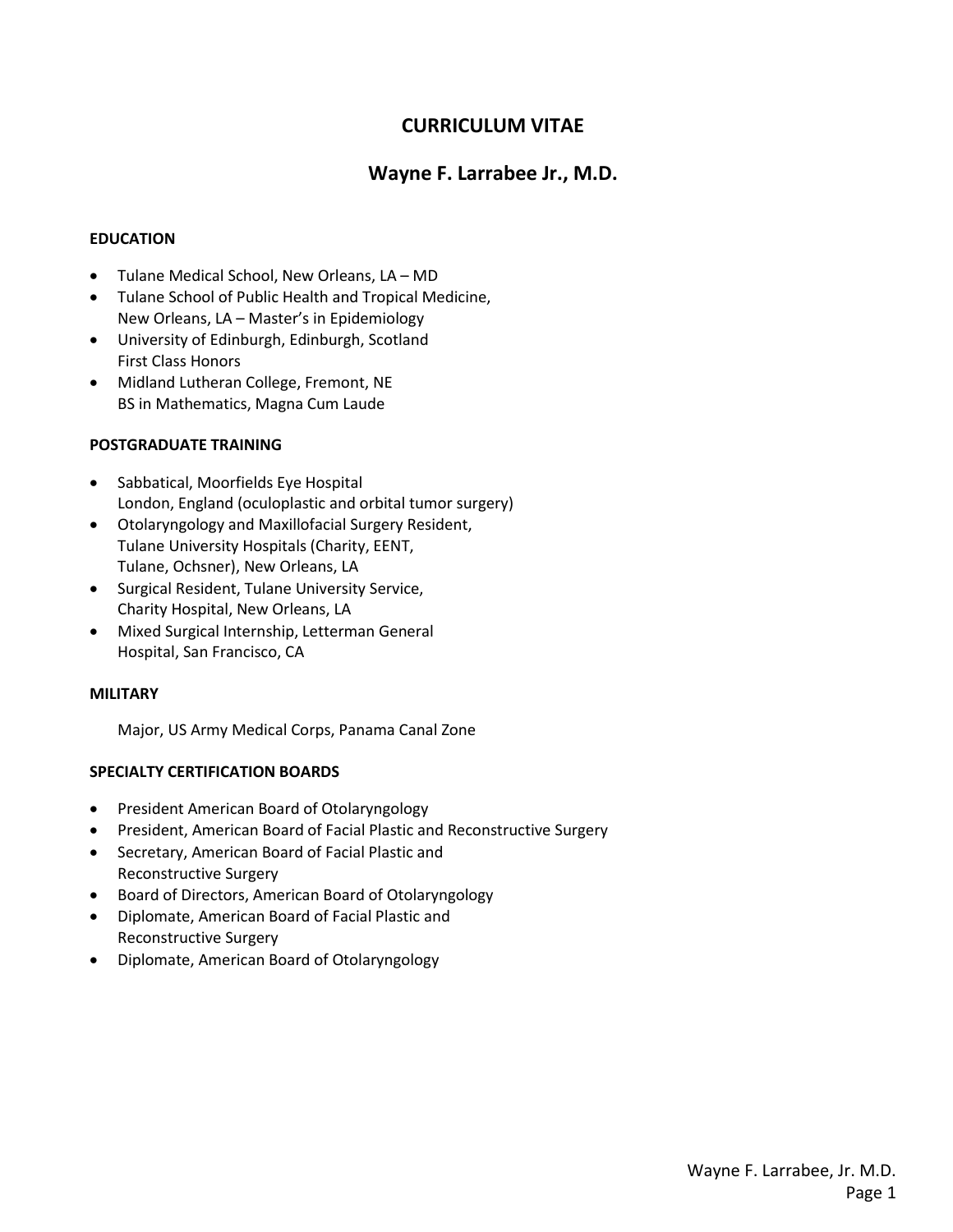### **LICENSURE**

FLEX National Board of Medical Examiners Washington 17636 Alaska 3789 (inactive) Louisiana 13445 (inactive) California G-23672 (inactive)

General Medical Council UK Specialty Facial Plastic Surgery Reference Number 7146122

# **PROFESSIONAL POSITIONS**

| 1990-2018     |
|---------------|
| $2009 - 2014$ |
| 2009 - 2014   |
| 1985 - 1995   |
| 1979 - 1995   |
|               |
| 1987 - 1989   |
|               |
| 1986 - 1988   |
| 1990 - 1995   |
|               |

#### **TEACHING AND FACULTY APPOINTMENTS**

Fellowship Director, AAFPRS Clinical Professor, Department of Otolaryngology-Head & Neck Surgery, University of Washington, Seattle, WA

#### **AWARDS AND HONORS**

| Real Self Fellowship for Pro Bono Work in Africa                                | 2018        |
|---------------------------------------------------------------------------------|-------------|
| Joseph Lecture European Academy of Facial Plastic and Reconstructive Surgery    | 2006        |
| Honorary Fellow Australasian Academy of Facial Plastic & Reconstructive Surgery | 2006        |
| Honorary Fellow American Society of Dermatological Surgeons                     | 2006        |
| Schoenrock Award for outstanding lifetime contributions to the American Board   | 2005        |
| of Facial Plastic and Reconstructive Surgery                                    |             |
| Mark Raferty Award for Outstanding Contributions to Facial Plastic Surgery      | 2003        |
| The Best Doctors in America 1994-Present,                                       |             |
| Facial Plastic Surgery-Rhinoplasty, Aging Face                                  | 1994 - 2009 |
| Award from Croatia for Pro Bono Surgery on War Victims                          | 1995        |
| Award from the Governor and the Chief of DIF (Social Services)                  | 1991        |
| of Michocan, Mexico for work with cleft lip-palate children                     |             |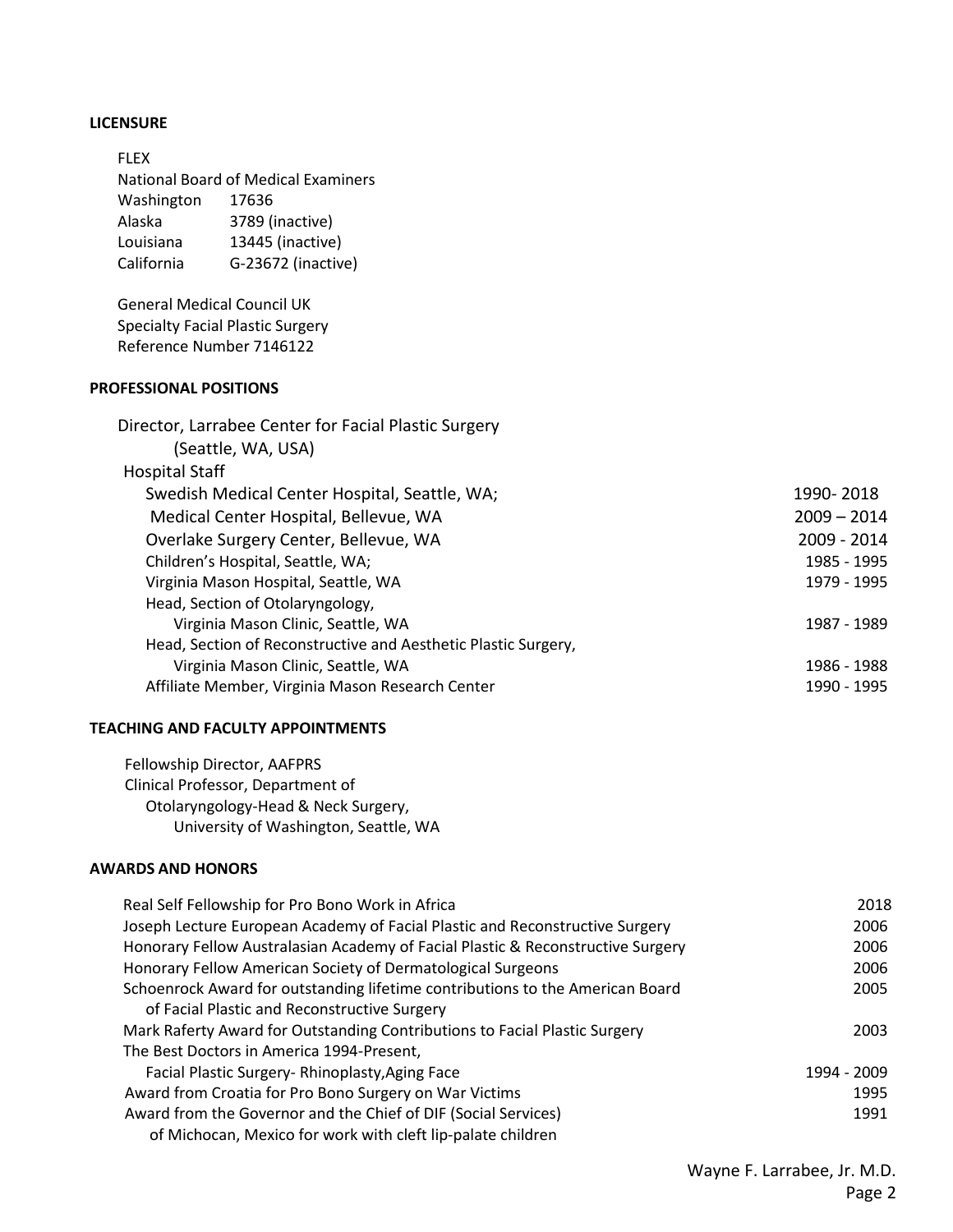| Teacher of the Year, University of Washington, Department of Otolaryngology -<br>Head & Neck Surgery | 1990        |
|------------------------------------------------------------------------------------------------------|-------------|
| The Honor Award of the American Academy of Facial Plastic and                                        |             |
| Reconstructive Surgery for national contributions in facial plastic surgery                          | 1989        |
| The Honor Award of the American Academy of Otolaryngology-Head and                                   |             |
| Neck Surgery for excellence in teaching                                                              | 1989        |
| The Ira Tresley Award of the American Academy of Facial Plastic and                                  |             |
| Reconstructive Surgery for excellence in research                                                    | 1986        |
| Thesis prepared for membership in the Triological Society: "A Finite Element                         |             |
| Model of Skin Deformation" received honorable mention for its excellence                             | 1984        |
| Investigator Development Award of the American Academy of                                            |             |
| <b>Facial Plastic and Reconstructive Surgery</b>                                                     | 1982 - 1983 |
| The Benjamin Schuster Award of the American Academy of Facial Plastic and                            |             |
| Reconstructive Surgery for the paper, "Skin Flap Tension as a Function of                            |             |
| Undermining"                                                                                         | 1981        |
| Shirley Baron Memorial Award of the Triological Association for the paper,                           |             |
| "The Biomechanics of Advancement and Rotation Flaps"                                                 | 1981        |
| Army Commendation Medal for the initiation of a hearing conservation program                         |             |
| in the Canal Zone, medical civic action work in the Republic of Panama, and                          |             |
| the relief efforts during the earthquake in Managua, Nicaragua                                       | 1975        |
| <b>Blue Key National Honor Society</b>                                                               | 1967        |
| Class Medals, First in Class, University of Edinburgh, in History of Science,                        |             |
| Logic, and Metaphysics,                                                                              |             |
| First Class Honors in Computer Science                                                               | 1966        |
| Bruce Grangehill Prize in Logic and Metaphysics, University of Edinburgh                             | 1966        |
| <b>MEDICAL SOCIETY MEMBERSHIPS</b>                                                                   |             |
| President, International Federation of Facial Plastic Surgery Societies                              | 2010 - 2012 |
| First Vice President Pan Pacific Facial Plastic Surgery Society                                      | 2009        |
| Secretary, International Federation of Facial Plastic Surgery Societies                              | 2004 - 2007 |
| Fellow American Society for Laser Medicine & Surgery                                                 | 1997        |
| Fellow, American Academy of Facial Plastic and Reconstructive Surgery (AAFPRS)                       | 1982        |
| President, AAFPRS                                                                                    | 1995        |
| Chair "Face to Face" Task Force                                                                      | 1993        |
| Vice President for Education                                                                         | 1990        |
| Chairman Journal Committee                                                                           | 1987        |
| Chairman Research Committee                                                                          | 1987 - 1990 |
| National Program Chairman                                                                            | 1986        |

National Director of Soft Tissue Surgery Courses 1984 - 1986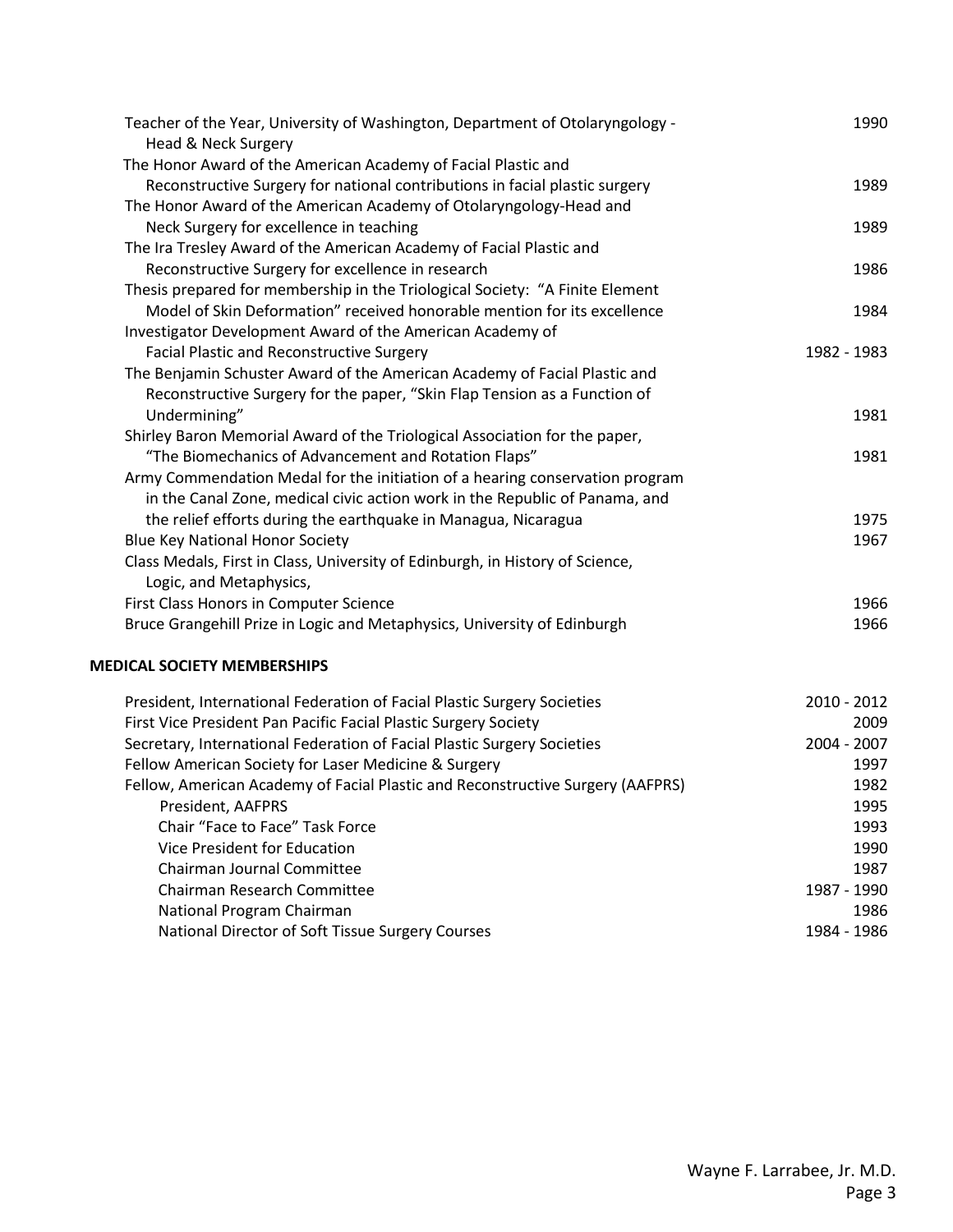| Fellow, American College of Surgeons                                                                                        | 1982         |
|-----------------------------------------------------------------------------------------------------------------------------|--------------|
| Fellow, American Society for Head and Neck Surgery                                                                          | 1982         |
| American Cleft Palate - Craniofacial Association                                                                            | 1990         |
| Washington State Medical Association Member of the Intra-Specialty Council                                                  | 1988 - 1990  |
| Fellow, Triological Society                                                                                                 | 1984         |
| Pan American Association of Otorhinolaryngology Head and Neck Surgery                                                       | 1984         |
| Pan Pacific Surgical Association                                                                                            | 1981         |
| Association for Research in Otolaryngology                                                                                  | 1980         |
| <b>King County Medical Society</b>                                                                                          | 1979         |
| <b>American Medical Association</b>                                                                                         | 1979         |
| American Academy of Otolaryngology-Head and Neck Surgery                                                                    |              |
| Committee on Plastic and Reconstructive Surgery                                                                             | 1979         |
| Northwest Academy of Otolaryngology-Head and Neck Surgery                                                                   | 1979         |
| President                                                                                                                   | 1980 - 1990  |
| Secretary/Treasurer                                                                                                         | 1986 - 1988  |
| Program Chairman                                                                                                            | 1984 - 1986  |
| <b>EDITORIAL POSITIONS</b>                                                                                                  |              |
| International Editor, Jama Facial Plastic Surgery                                                                           | 2015-Present |
| Editor, Archives of Facial Plastic Surgery                                                                                  | 1998 - 2015  |
| <b>Editorial Board JAMA</b>                                                                                                 | 1998 - 2015  |
| Co-Editor - Facial Plastic Surgery Clinics of North America                                                                 | 1992 - 2000  |
| Editor, Facial Plastic Surgery - a monthly section in Archives of Otolaryngology-                                           |              |
| Head and Neck Surgery 1987 - 1990                                                                                           |              |
| Editorial Board Archives of Otolaryngology-Head and Neck Surgery                                                            | 1992 - 2005  |
| Editorial Board Facial Plastic Surgery - An International Monograph                                                         | 1991 - 2005  |
| Guest editor - Facial Plastic Surgery Vol. 10 Jan 1994 and April 1994                                                       |              |
| Blepharoplasty - Parts I and II.                                                                                            |              |
| Editorial Board Journal of Cutaneous Laser Therapy                                                                          | 1999 - 2005  |
| Section Editor - Bailey Head & Neck Surgery - Otolaryngology                                                                |              |
| Guest editor, Operative Techniques in Otolaryngology-Head and Neck                                                          |              |
| Surgery - Facial Reconstruction, Vol. 4, No.1 1993<br>Guest editor - Facial Plastic Surgery Vol. 10 Jan 1994 and April 1994 |              |
| Blepharoplasty - Parts I and II.                                                                                            |              |
|                                                                                                                             |              |
| <b>CIVIC CONTRIBUTIONS</b>                                                                                                  |              |

| International Advisory Board Smile China                                   | 2007 - 2014    |
|----------------------------------------------------------------------------|----------------|
| Global Surgical Outreach - Director & Founder                              | 2008 - Present |
| Face to Face - Croatia, Mexico, China                                      | 1993 - 2009    |
| Board of the Virginia Mason Research Center (President 1989 - 1990)        | 1985 - 1990    |
| Medical Board of Virginia Mason Hospital                                   | 1984 - 1985    |
| Board of YMCA Camps, Greater Seattle; Director Camp Orkila Medical Program | 1989 - 1998    |

# **PUBLICATIONS**

### **Peer Reviewed Articles**

1. Larrabee WF Jr: Report of an exotic rabies case in Panama. CDC Rabies Summary, May, 1973.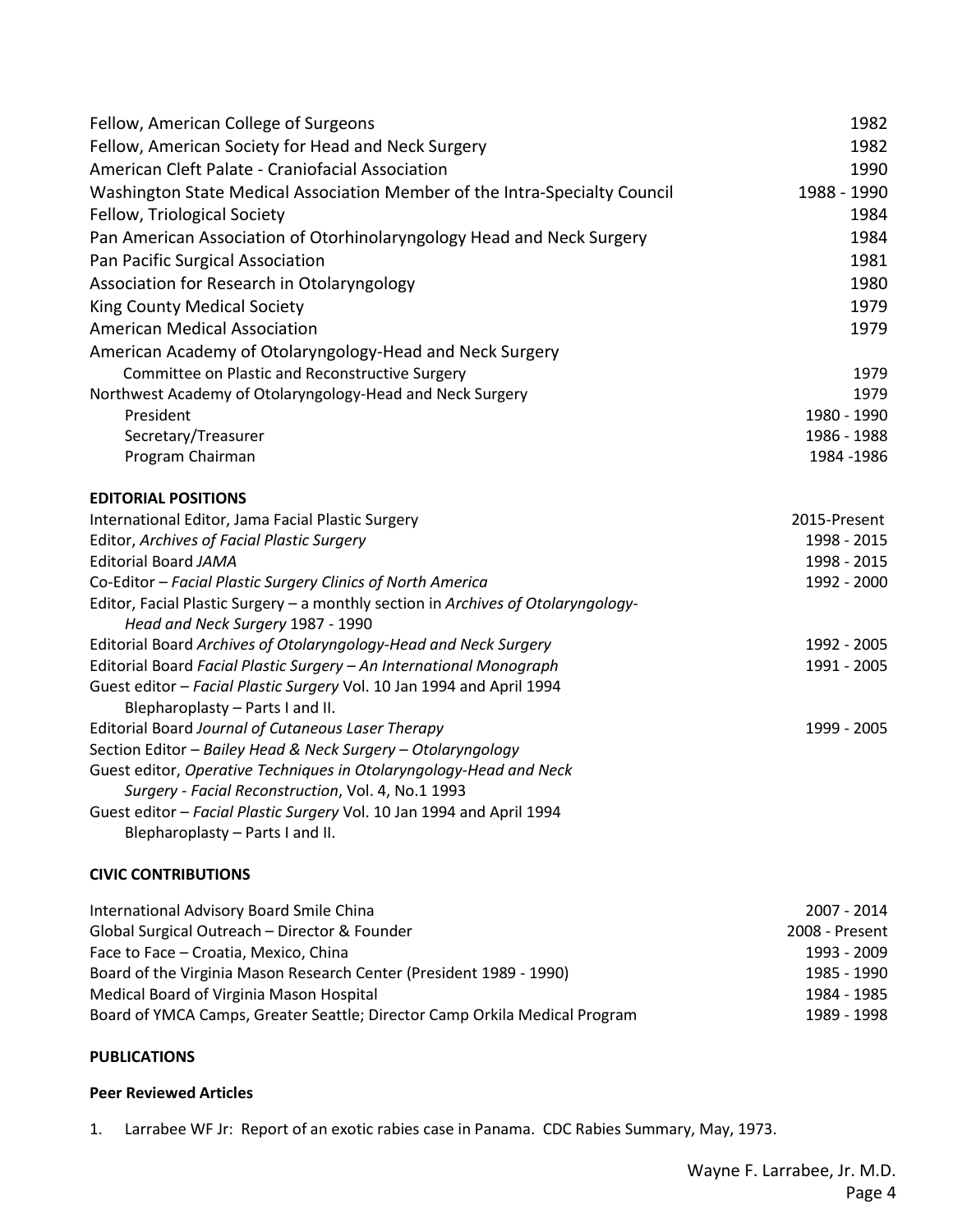- 2. Larrabee WF Jr, Ajello K. Kaufman L: An epidemic of histoplasmosis on the Isthmus of Panama. *Am J Trop Med Hyg* 1978;27:281-85.
- 3. Butcher RB, Larrabee WF Jr: Surgical treatment of hypopharyngeal (Zenker's)) diverticulum. *Arch Otolaryngol* 1979;105:254-57.
- 4. Larrabee WF Jr, Irwin TM, Tabb HG: The use of Kirschner wires in severely comminuted facial fractures. *South Med J* 1979;72:1265-67.
- 5. Travis LW, Larrabee WF Jr, Tabb HG: Clinical and experimental correlations in temporal bone fractures: The facial nerve. *South Med J* 1979;72:1382-84.
- 6. Larrabee WF Jr, Tabb HG:: A method of tympanoplasty. *Laryngoscope* 1979;89:1704-05.
- 7. Larrabee WF Jr, Talavera R: Skin sensitivity of adults on the isthmus of Panama to mycobacterium xenopi sensitin. *Am J Trop Med Hyg* 1979;28:106-108.
- 8. Larrabee WF Jr, Talavera R: Tuberculin dual testing in Panama. *Tubercle* 1980;61:239-43.
- 9. Larrabee WF Jr, Travis LW, Tabb HG: Frontal sinus fractures: Their management and suppurative complications. *Laryngoscope* 1980;90:1980-84.
- 10. Larrabee WF Jr, Sutton D: Biomechanics of advancement and rotation flaps. *Laryngoscope* 1981;91:726-34.
- 11. Larrabee WF Jr, Sutton D: Variation of skin stress-strain curves with undermining. *Surg Forum* 1981;32:553- 55.
- 12. Larrabee WF Jr, Trachy R, Sutton D, Cox K: Rhomboid flap dynamics. *Arch Otolaryngology* 1981;107:755-57.
- 13. Larrabee WF Jr, Talavera R: Comparative skin testing in the Cuna Indians of Panama. *Trop Geogr Med*  1981;33:335-38.
- 14. Cox K, Larrabee WF Jr: A study of skin flap advancement as a function of undermining. *Arch Otolaryngol*  1982;108:151-55.
- 15. Larrabee WF Jr, Holloway GA Jr, Trachy, Sutton D: Skin flap tension and wound slough: Correlation with laser Doppler velocimetry. *Otolaryngol Head Neck Surg* 1982;90:185-87.
- 16. Larrabee WF Jr: The aging face. *Bull Mason Clin* 1982;33:77-85.
- 17. Larrabee WF Jr, Holloway GA Jr, Sutton D: A correlation of laser Doppler velocimetry and fluorescein dye in the prediction of flap viability. *Arch Otolaryngol* 1983;109:454-56.
- 18. Larrabee WF Jr, Stevenson BE, Hofer BO: Repair of facial wounds. *Bull Mason Clin* 1983;37:131-40.
- 19. Larrabee WF Jr, Holloway GA Jr, Sutton D: Wound tension and blood flow in skin flaps. *Ann Otol Rhinol Laryngol* 1984;93:112-115.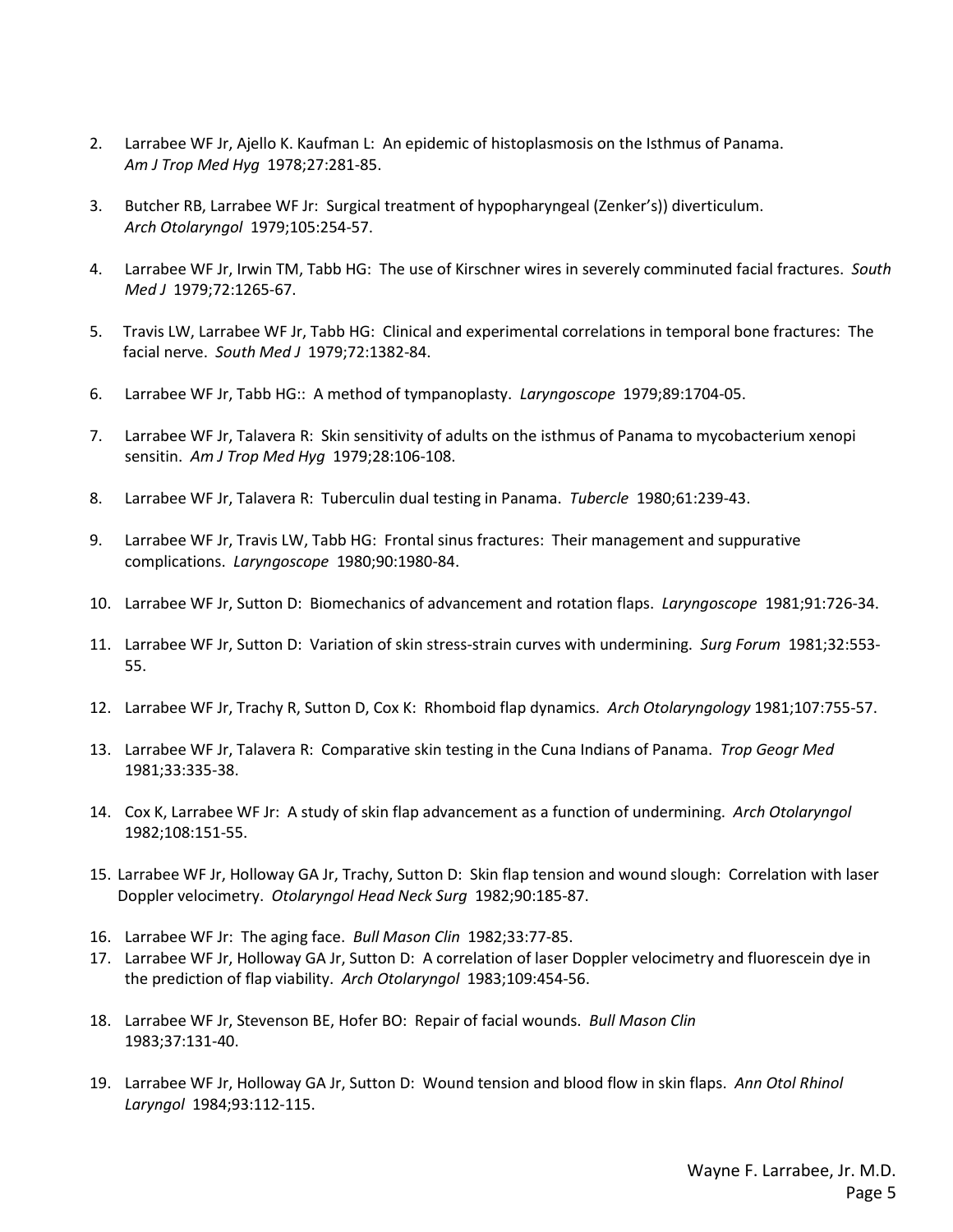- 20. Larrabee WF Jr, Sutton D, Carlisle KS: Histologic and mechanical study of aging skin, in Ward PW, Berman WE (eds): *Proceedings of the Fourth International Symposium on Plastic and Reconstructive Surgery of the Head and Neck.* St. Louis, CV Mosby, 1984, vol. 1, *Aesthetic Surgery,* pp. 293-96.
- 21. Gustafson J, Larrabee WF Jr, Borges A: The adjunct Z-plasty procedure: An experimental study. *Arch Otolaryngol* 1984;110:41-44.
- 22. Larrabee WF Jr, Caro I: The aging face: Why changes occur and how to correct them. *Postgrad Med*  1984;76:33-46.
- 23. Walike JW, Larrabee WF Jr: The note flap. *Arch Otolaryngol* 1985;111:430-433.
- 24. Walike J, Larrabee WF Jr: Repair of the cleft ear lobe. *Laryngoscope* 1985;95:876-877.
- 25. Mangham C, Joss B, Larrabee WF Jr: The role of surgery in facial nerve paralysis. *Bull Mason Clin* 39: 27-35, 1985.
- 26. Larrabee WF Jr, Maupin G, Sutton D: Profile analysis in facial plastic surgery. *Arch Otolaryngol* 1985;111:682- 687.
- 27. Downey D, Larrabee WF Jr, Pickert L: Acceleration of wound healing Glyceryl-Histidyl-Lysyl Cu (II). *The Surgical Forum,* October 1985, vol. 36, pp 573-575.
- 28. Larrabee WF Jr, Lanier BJ, Miekle D: The effect of epinephrine on local cutaneous blood flow. *Head Neck Surg*  1987(May/June)9:287-289.
- 29. Borges A, Larrabee WF Jr: Controversies in wound repair. *Am J Cosmetic Surg* 1986;3:5-9.
- 30. Larrabee WF Jr, Mensher J: Orbital decompression and Graves' disease. *Bull Mason Clin* 1986 (winter); 169- 174.
- 31. Larrabee WF Jr: A finite element model of skin deformation. I. Biomechanics of skin and soft tissue: A review. *Laryngoscope* 1986;96:399-405.
- 32. Larrabee WF Jr: A finite element model of skin deformation. II. An experimental model of skin deformation. *Laryngoscope* 1986;96:406-412.
- 33. Larrabee WF Jr: A finite element model of skin deformation. III. The finite element model. *Laryngoscope*  1986;96:413-419.
- 34. Stephenson C, Larrabee WF Jr: Scar camouflage. *Bull Mason Clin*, 1986 (winter);188-189.
- 35. Larrabee WF Jr, Walike J: The open loop technique. *ENT Monthly* 1987;66:54.
- 36. Larrabee WF Jr, Dubrul W: A new tissue expander: X marks the spot. *Otolaryngol Head Neck Surg*  1987;96:205-206.
- 37. Larrabee WF Jr, Bolen J, Sutton D: Myofibroblasts in head and neck surgery. *Arch Otolaryngol-Head and Neck Surg* 1988;114:982-986.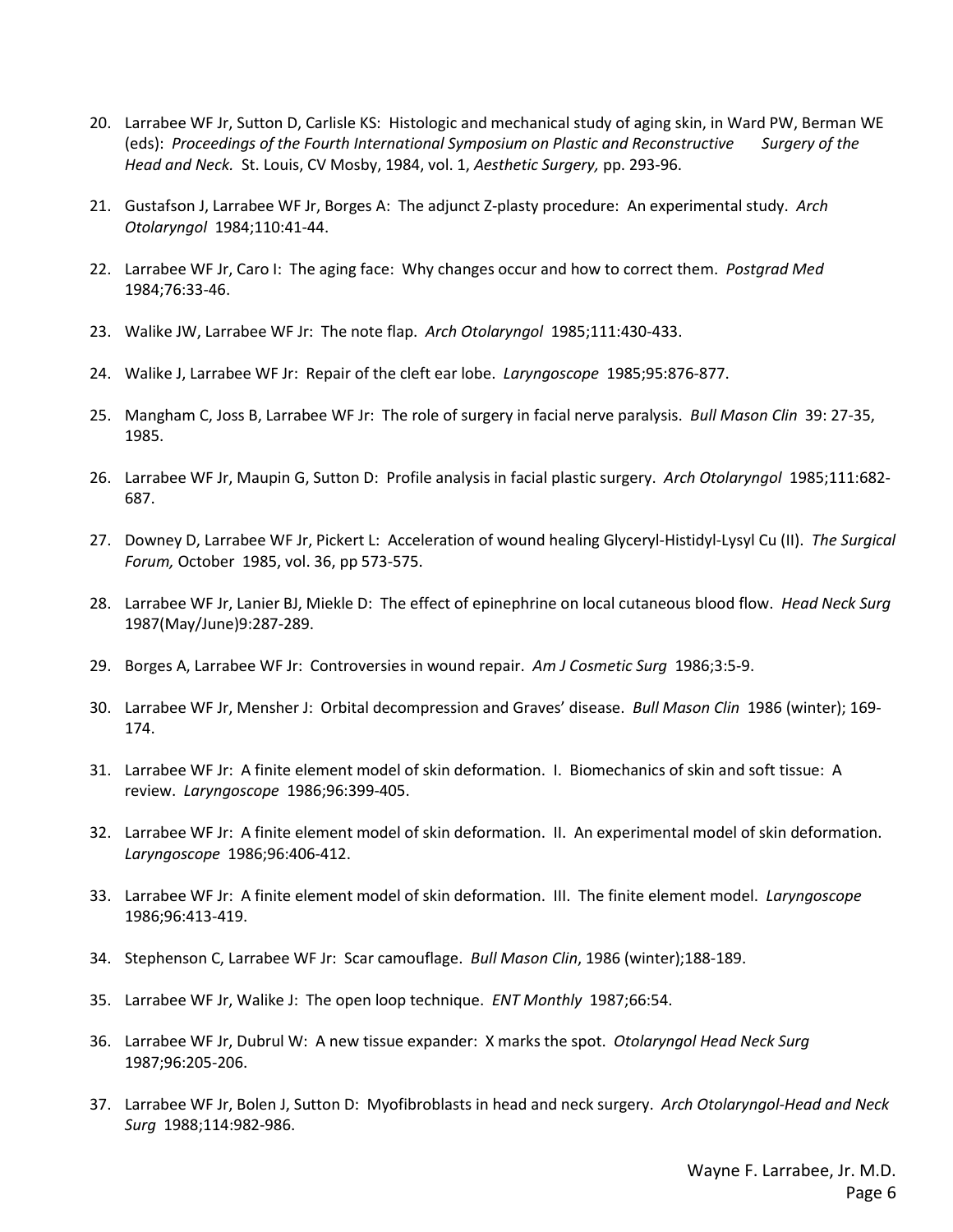- 38. Frodel JL, Larrabee WF Jr, Raisis J: The nasal dermoid. *Otolaryngology-Head and Neck Surg* 1989;101(3):392- 396.
- 39. Larrabee WF: Treatment of keloids. *Bull Mason Clin* 1987;41:72-73.
- 40. Larrabee WF Jr: Tattoo removal. *Postgrad Med* 1987;82:191-192.
- 41. Larrabee WF Jr, Sidles J, Sutton D: Three dimensional facial analysis. *Laryngoscope* 1988;98:1273-1274.
- 42. Millay D, Larrabee WF Jr: Ptosis repair and blepharoplasty. *Arch Otolaryngol-Head Neck Surg* 1989;198-199.
- 43. Esclamado R, Larrabee WF, Zel G: The efficacy of steroids and hyperbaric oxygen on survival of dorsal skin flaps in rats. *Otolaryngology-Head and Neck Surgery* 102:41-44, 1990.
- 44. Eisele DW, Yarington CT, Lindeman RD, Larrabee WF Jr: The tracheoesophageal diversion procedures and the laryngotracheal separation procedure for treatment of intractable aspiration. *Trans Pacific Coast Ophthalmol Otolaryngol* 1988;68:149-150.
- 45. Millay D, Larrabee WF Jr: Nonsurgical correction of auricular deformities. *Laryngoscope,* 1990;100:910-913.
- 46. Toriumi D, East CA, Rosen D, Chu G, Liu C, Larrabee WF Jr: Bone-inducing implants in head and neck surgery: An experimental study. *Laryngoscope* 101:395-404, 1991.
- 47. Larrabee WF Jr, East C, Jaffe H, Stephenson C, Peterson KE: Intralesional interferon gamma treatment for keloids and hypertrophic scars. *Arch Otolaryngol-Head Neck Surg* 116:1159- 1162, 1990.
- 48. Freeman MS, Thomas R, Spector JG, Larrabee WF Jr and Bowman C: Surgical therapy of the eyelids in patients with facial paralysis. *Laryngoscope* 100, 1086-1096, 1990.
- 49. Murakami C and Larrabee WF Jr: Osteotomies in the treatment of nasal fractures. *Facial Plastic Surgery* Vol. 8, No 4, 209-220, 1992.
- 50. Larrabee WF Jr: A non-surgical treatment for auricular deformities. *Bull Mason Clinic* 1990.
- 51. Toriumi D, Larrabee WF Jr, et al: Demineralized bone. *Arch Otolaryngol-Head and Neck Surg* 16;1990: 676- 680.
- 52. Millay DJ, Larrabee WF Jr, Carpenter RJ: Vasoconstrictors in Facial Plastic Surgery. *Arch Otolaryngol Head Neck Surg* 117;160-163, 1991.
- 53. Larrabee WF Jr: Vertical Dome Division and Nasal Tip Projection. *Operative Techniques in Otolaryngology-Head and Neck Surgery* 172-178, 1990.
- 54. Kibblewhite D and Larrabee WF Jr, and Sutton D: The effect of Relaxin on Tissue Expansion. *Archives of Otolaryngology-Head and Neck Surgery,* 118, 153-156, 1992.
- 55. Toriumi DM and East CA and Larrabee WF Jr: Osteoinductive Biomaterials for Medical Implantation. *Journal of Long-term Effects of Medical Implants,* 1:53-77, 1991.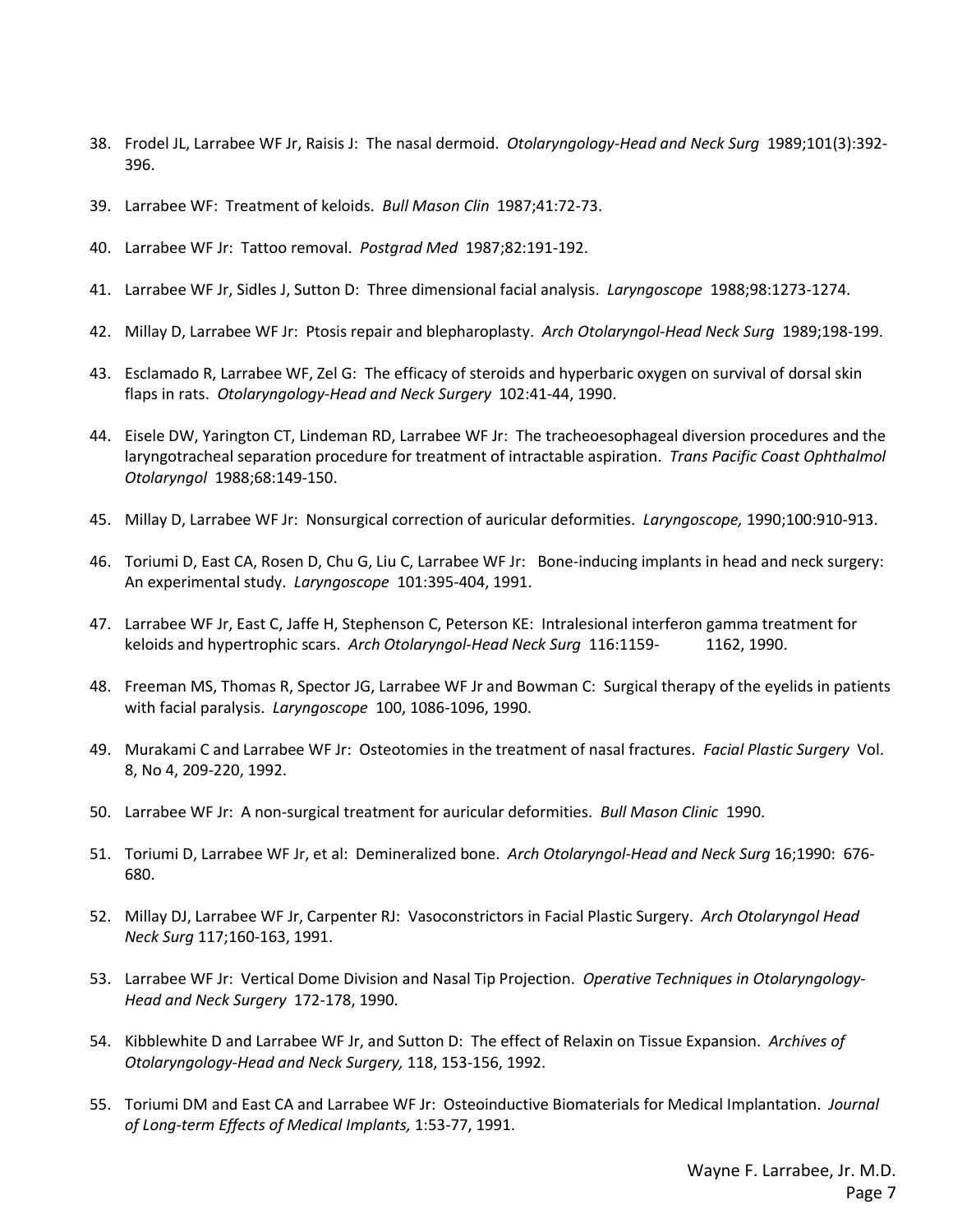- 56. Larrabee WF Jr, and Ridenour B: Rhytidectomy-Technique and Complications. *AM J Otolaryn* 13:1-15, 1992.
- 57. Kibblewhite D and Larrabee WF Jr: Transforming Growth Factor-B Accelerates Osteoinduction in a Craniofacial Onlay Model. *Growth Factors,* 1993.
- 58. Cupp CL and Larrabee WF Jr: Reconstruction of the Lips. *Operative Techniques in Otolaryngology--Head and Neck Surgery,* 46-53, March 1993.
- 59. Cupp CL and Larrabee WF Jr: Reconstruction of the Forehead and Scalp. *Operative Techniques in Otolaryngology-Head and Neck Surgery*, 11-17, March 1993.
- 60. Larrabee WF Jr, Borges A, Fuleihan N, and Webster RC: Reconstruction of a Complex Defect Involving the Melolabial Fold. *Operative Techniques in Otolaryngology-Head and Neck Surgery,* 65-67, March 1993.
- 61. Kontis TC, Papel ID, Larrabee WF Jr: Surgical Anatomy of the Eyelids. *Facial Plastic Surgery,* 10:1-5, 1994.
- 62. Toriumi Dean M, Mueller Royce A, Grosch Thomas, Bhattacharyya Tapan K., Larrabee, WF Jr: Vascular Anatomy of the Nose and the External Rhinoplasty Approach. *Arch Otolaryngol Head Neck Surg.* 1996;122:24- 34.
- 63. Sherris David A, Larrabee WF Jr: Expanded Polytetrafluoroethylene Augmentation of the Lower Face. *Laryngoscope* 106: May 1996:658-663.
- 64. Bagatin, Marijo, Der Sarkissian, Raffi, Larrabee, WF Jr: Craniofacial manifestations of the amniotic band syndrome. *Otolaryngology Head & Neck Surgery.* April 1997;116:525-528.
- 65. Larrabee WF Jr: Keloid Excision and Recurrence Prophylaxis via Interdermal Interferon-Gamma Injections, *The Laryngoscope,* Lippincott-Raven, Vol. 7 9:1284, September, 1997
- 66. Hilger P, Khosh MM, Nishioka G, Larrabee WF Jr: Modification of the Mustarde Otoplasty Technique UsingTemporary Contouring Sutures *Plastic & Reconstructive Surgery.* November, 1997; 1585-1586
- 67. Sherris DA, Murakami CS, Larrabee WF Jr, Bruce G: Mandibular Reconstruction with Transforming Growth *Laryngoscope.* 108:March 1998
- 68. Khosh MM, Larrabee WF Jr, Smoller B: Safety and efficacy of high fluence C02 laser skin resurfacing with a single pass. *Journal of Cutaneous Laser Therapy.* Vol.1(1)Jan 1999.
- 69. Goldman ND, Alsarraf R, Nishioka G, Larrabee WF Jr: Malar Augmentation With Self-Drilling Single-Screw Fixation, *Arch Facial Plast Surg.*2000;2(3);222-225.
- 70. Henderson JL, Larrabee WF, Krieger HMI: Photographic Standards for Facial Plastic Surgery, *Arch Facial Plast Surg.* 2005;7(5):331-333.doi.10.1001/archfaci.7.5.331.
- 71. Alsaraff R, Larrabee WF, Johnson CM: Cost Outcomes of Facial Plastic Surgery:Regional and Temporal Trends, *Arch Facial Plast Surg.* 2001;3(1):44-47.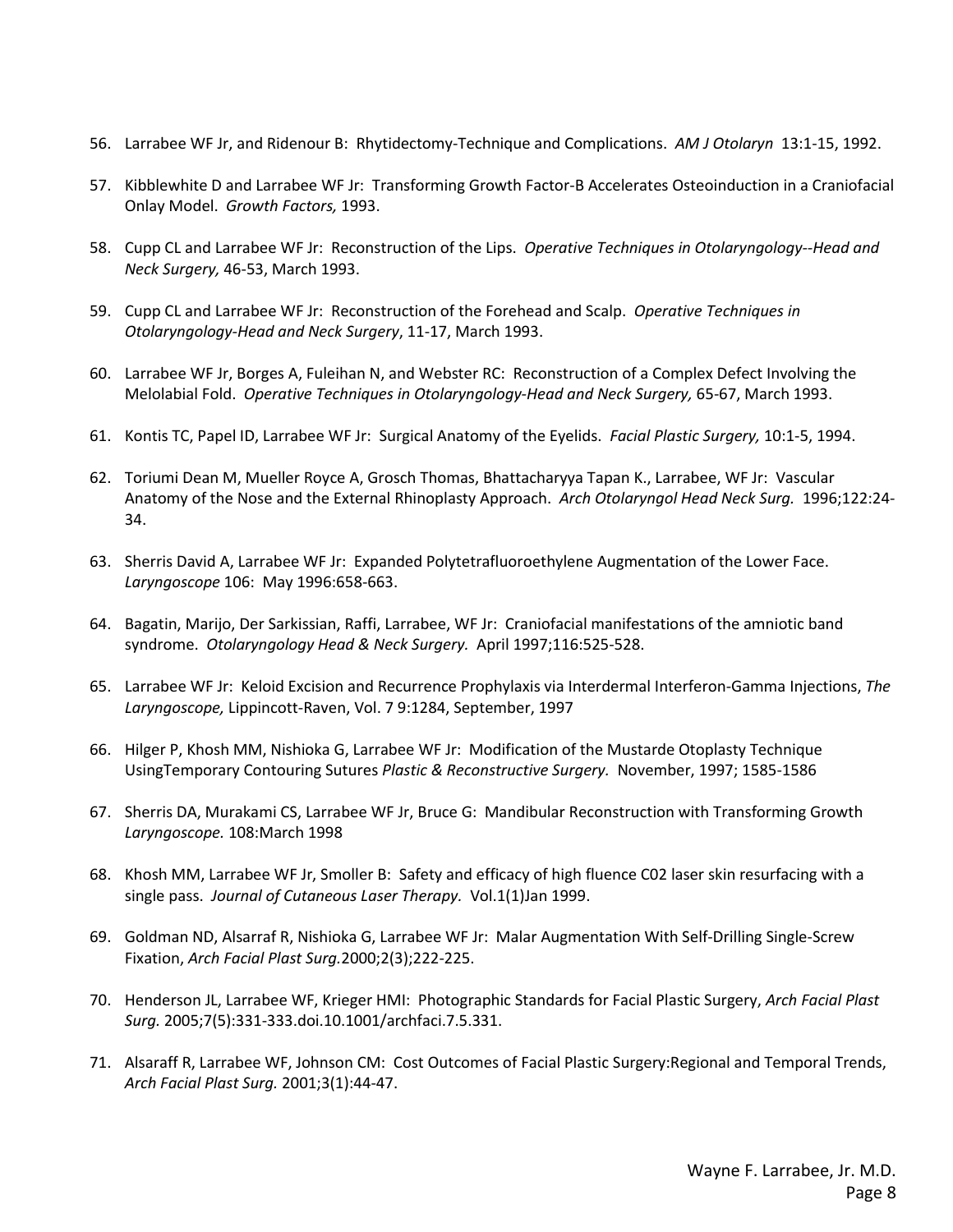- 72. Alsaraff R, Larrabee WF, Anderson, S, Murakami C, Johnson CM: Measuring Cosmetic Facial Plastic Surgery Outcomes: A Pilot Study, *Arch Facial Plast Surg*. 2001:3(3):198.201.
- 73. Honrado CP, Lee S, Bloomquist DS, Larrabee WF: Quantitative Assessment of Nasal Changes After Maxillomandibular Surgery Using a 3-Dimensional Digital Imaging System, *Arch Facial Plast Surg.* 2006;8(1)26- 35. Doi:10.100/archfaci.8.1.26.
- 74. Tollefson TT, Wong JK, Sykes JM, Larrabee WF: Cleft Lip-Palate Deformities in Western China: Epidemiology, Surgical Reconstruction and Cost, *Arch Facial Plast Surg.* 2006;8(4):234-239. doi:10.1001/archfaci .8.4.234.
- 75. Gassner HG, Raffi A, Young A, Murakami C, Moe KS, Larrabee WF: Surgical Anatomy of the Face: Implications For Modern Face-lift Techniques, *Arch Facial Plast Surg.*2008;10(1):9-19.doi:10.1001/archfacial.2007.16.
- 76. Larrabee WF, Hilger PA: First Composite Face, Maxilla Transplant, *JAMA.* 2009;302(20):2250-2251. doi:10.1001/jama.2009.1666.
- 77. Tollefson TT, Humphrey CD, Larrabee WF, Adelson RT, Karimi K, Kriet JD: The Septum of Isolated Congenital Nasal Deformities Resembling the Cleft Lip Nasal Morphology, *Arch Facial Plast Surg.*2011;13(3):152- 160.doi.10.1001/archfacial.2011.26.
- 78. Tollfeson TT, Larrabee WF: Global Surgical Initiatives to Reduce the Surgical burden of Disease, *JAMA.* 2012;307(7):667-668. doi.10.1001/jama.2012.158.
- 79. Zoumalan RA, Larrabee WF, Murakami C: Intraoperative Suction-Assisted Evaluation of the Nasal Valve in Rhinoplasty, *Arch Facial Plast Surg.*2012;14(1):34-38.doi:10.1001/archfacial.2011.1111.
- 80. Larrabee WF Jr: Small is Beautiful: The View From Seattle, *JAMA Facial Plast Surg.*2013;15(4):253- 254.doi.10.1001/jamafacial.2013.71.

# **Book Chapters and Invited Articles**

- 1. Yarington CT, Larrabee WF Jr: Reconstruction following lip resection. *Otolaryngol Clin North Am* 1983; 16(2):407-21.
- 2. Larrabee WF Jr: Surgical repair of hypopharyngeal (Zenker's) diverticulum in Gates G (ed): *Current Therapy in Otolaryngology, Head & Neck Surgery.* Philadelphia, BC Decker, Inc., 1984-1985, pp 428-430.
- 3. Larrabee WF Jr, Galt JA: A finite element model for the design of local skin flaps. *Otolaryngol Clin North Am*  1986;19(4):807-824.
- 4. Walike J, Larrabee WF Jr: Anatomy of the nose and nasopharynx, in English (ed). *Otolaryngology*
- 5. Larrabee WF Jr: Facial analysis for rhinoplasty. *Otolaryngol Clin North Am* 1987(November);20(4):653-674.
- 6. Walike J, Larrabee WF Jr: Cleft ear lobe repair. *Yearbook Plast Reconstr Surg* 1987:217-218.
- 7. Larrabee WF Jr: Immediate repair of facial defects. *Dermatol Clinics* October 1989, vol. 7, No. 4.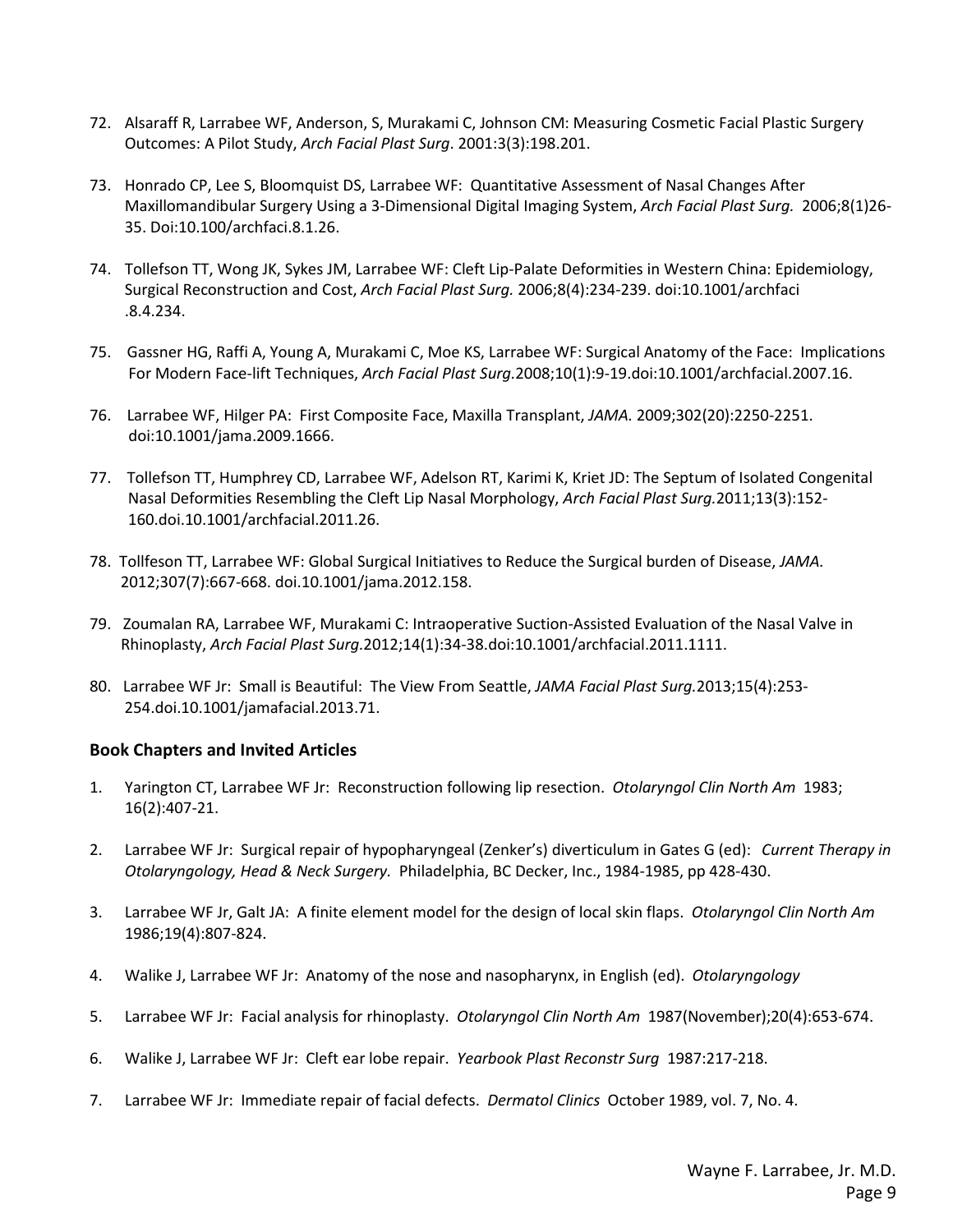- 8. Larrabee WF Jr: Local skin flaps. *Clin of Otolaryngol* 23:899-923, 1990.
- 9. Larrabee WF Jr: Design of local skin flaps. *Selected Courses of the American Academy of Otolaryngology, Head and Neck Surgery* CV Mosby, 3: 252-273, 1990.
- 10. Millay DJ and Larrabee WF Jr: Surgery for Eyelid Malpositions, in *Facial Plastic Surgery*, Ed. Papel I 1990.
- 11. Toriumi D and Larrabee WF Jr: Local Skin Flaps, in *Facial Plastic Surgery,* Ed Papel I, 1990.
- 12. Larrabee WF Jr: The aging nose, in *Aesthetic Facial Surgery*. Vol. II. J.B. Lippincot, 361-384.
- 13. Larrabee WF Jr: Facial analysis, in *Aesthetic Facial Surgery.* Vol. I. J.B. Lippincot, in 483--501.
- 14. Larrabee WF Jr: The Facelift, *Current Therapy in Otolaryngology,* Ed. Gates G. Mosby, 1993.
- 15. Toriumi D and Larrabee WF: Bone inducing facial implants in *Applications of Biomaterials in Facial Plastic Surgery,* Ed Glasgold AI and Silver FH, CRC Press, 1991.
- 16. Larrabee WF Jr: Otoplasty in *Pediatric Facial Plastic Surgery,* Ed Bumsted R and Smith J, Raven Press, 1992.
- 17. Larrabee WF Jr: Special Considerations in Rhinoplasty, in *Otolaryngology* Ed Byron Bailey, Lippincot, 2166- 2190, 1993.
- 18. Larrabee WF Jr: Open Rhinoplasty and the Upper Third of the Nose, *Clinics of Facial Plastic Surgery,*23-38, 1993.
- 19. Larrabee WF Jr, Makielski KH and Cupp C: Surgical Anatomy of the Facelift, *Clinics of Facial Plastic Surgery,*  135-152, 1993.
- 20. Ridenour BD and Larrabee WF Jr: Skin Flap Design: Physiology and Biodynamics, *The Biologic Basis of Facial Plastic Surgery,* Ed. Myers A, 72-74, 1993.
- 21. Millay D and Larrabee WF: Treatment of Eyelid Malpositions, *Courses of the AAO-HNS,* Mosby, 1993.
- 22. Sherris D, May M, Larrabee WF Jr: Surgical Therapy of the Paralyzed Eyelid, *Facial Plastic Surg* 10:150-156, 1994.
- 23. Sherris D, Larrabee WF Jr., Murakami C: Management of Scar Contractures, Hypertrophic Scars, and Keloids, *Otolaryngol Clin North Am* Vol 28 5:1057-1068, 1995
- 24. Larrabee WF Jr: Analysis of the Upper One Third of the Face and Neck, *Atlas of Head & Neck-Otolaryngology*  186.500-501, 1996
- 25. Larrabee WF Jr: Browlifts: Coronal, Trichophytic, Pretrichal, *Atlas of Head & Neck- Otolaryngology,*  Lippincott-Raven187.502-503, 1996
- 26. Larrabee WF Jr: Browlifts: Direct, Indirect, Midforehead, *Atlas of Head & Neck-Otolaryngology,* Lippincott-Raven188.504-505, 1996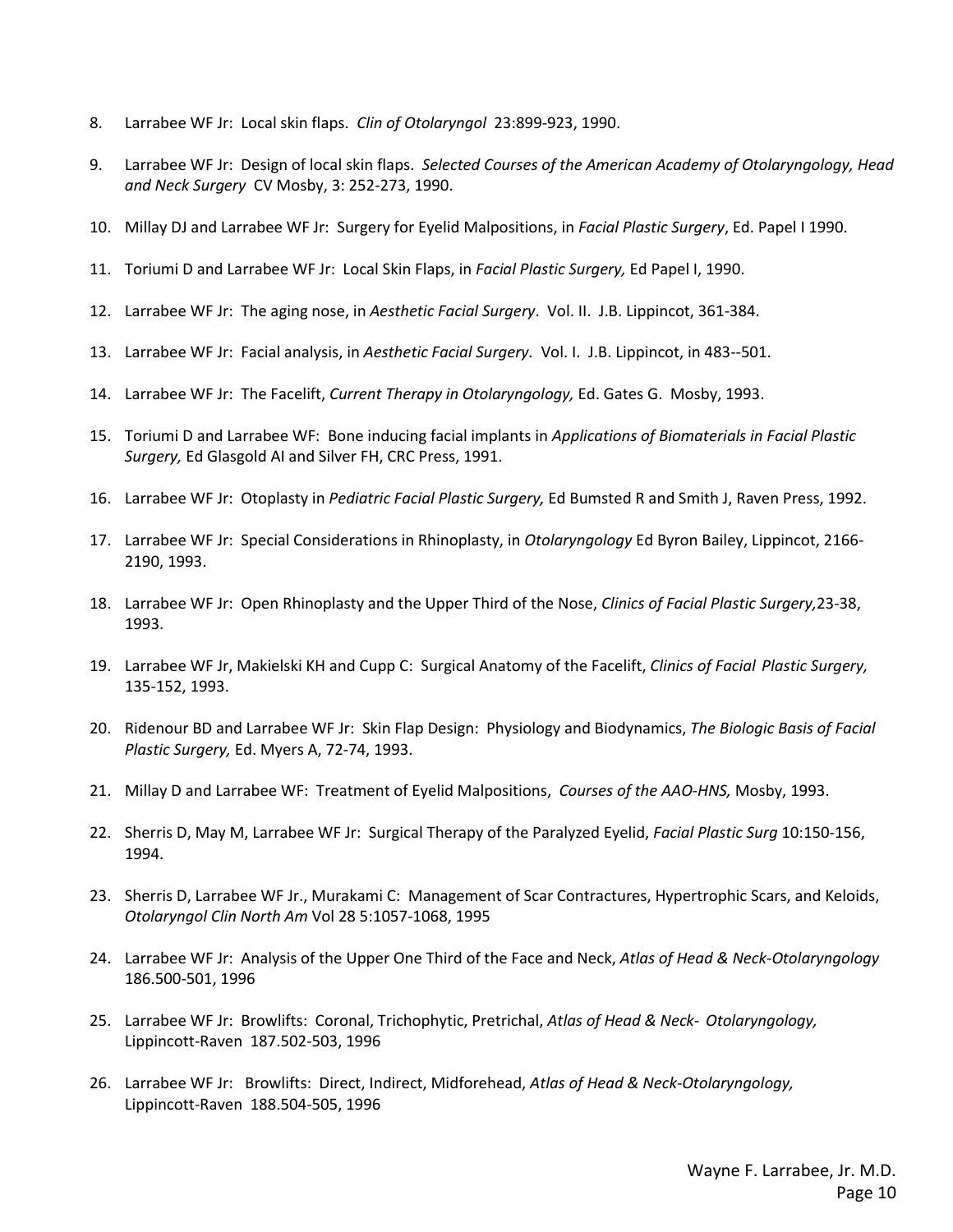- 27. Bagatin M, Larrabee WF Jr: Secondary Reconstruction of the Bilateral Cleft Lip, *Facial Plastic Surgery Clinics of North America* Vol.4 3.413-421, 1996
- 28. Sherris D, Larrabee WF Jr: Anatomic Considerations in Rhytidectomy, *Facial Plastic Surgery*  Vol 12 3.215-222, 1996
- 29. Larrabee WF Jr, Makielski Kathleen M, Sykes Jonathan: Surgical Anatomy for Endoscopic Facial Surgery, *Endoscopic Facial Plastic Surgery* Gregory S. Keller, M.D., Mosby 3-33, 1997
- 30. Der Sarkissian R, Larrabee WF Jr: Treatment of the Upper Third of the Nose, *Facial Plastic Surgery* J. J. Michael Willett, Appleton & Lange 59-65, 1997
- 31. Nishioka GJ, Larrabee WF Jr, Laser Blepharoplasty and Laser-Assisted Endoforehead Lift *Office-Based Surgery of the Head and Neck,* Krespi YP, Lippincott-Raven, 1997
- 32. Khosh MM, Nishioka GJ, Larrabee WF Jr, Cutaneous Laser Resurfacing, *Office-Based Surgery of the Head and Neck,* Krespi YP, Lippincott-Raven, 1997
- 33. Cupp CL, Johnson MB, Larrabee WF Jr, Keefe MA, Scar Revision; A Simplified Method to Design Geometric Broken Line Closures, *Facial Plastic Surgery Clinics,* Wang TD Vol.6 2:195-201 May, 1998
- 34. Larrabee WF Jr: Analysis of the Upper One Third of the Face and Neck, *Atlas of Head and Neck Surgery - Otolaryngology,* Lippincott Williams & Wilkins*,* Second Edition,189.518-519, 2001
- 35. Larrabee WF Jr: Browlifts: Coronal, Trichophytic, and Pretrichal, *Atlas of Head and Neck Surgery - Otolaryngology,* Lippincott Williams & Wilkins*,* Second Edition, 190.20-521, 2001
- 36. Larrabee WF Jr: Browlifts: Direct, Indirect, Midforehead, *Atlas of Head and Neck Surgery - Otolaryngology,*  Lippincott Williams & Wilkins*,* Second Edition, 191.522-523, 2001
- 37. Larrabee WF Jr., Forward, Comprehensive Facial Rejuvenation, Williams EF, Lam S., Lippincott Williams & Wilkins*,* 2004
- 38. Larrabee WF Jr., Revision Rhinoplasty Personal Approach & Philosophy, Revision Rhinoplasty, Becker D and Park S, Thieme*,* 231-245, 2007
- 39. Larrabee WF Jr., Facial Anatomy and Embryology, Master Techniques in Facial Rejuvenation. Johnson C., Saunders*,* 17-33, 2007
- 40. Larrabee WF Jr., Associate Editor, Facial Plastic and Reconstructive Surgery, Third Edition, Papel, 2008.
- 41. Larrabee WF Jr., Surgery of the Bony Nasal Vault, Facial Plastic and Reconstructive Surgery, Papel, Thieme*,* 547- 555, 2008
- 42. Larrabee WF Jr., Aging Face Surgical Anatomy, Surgical Facial Rejuvenation, Truswell WH, Thieme*,* 9-23, 2008
- 43. Zoumalan RA, Larrabee WF: Anatomic Considerations in the Aging Face. *Facial Plastic Surgery*, 27:16-28, 2011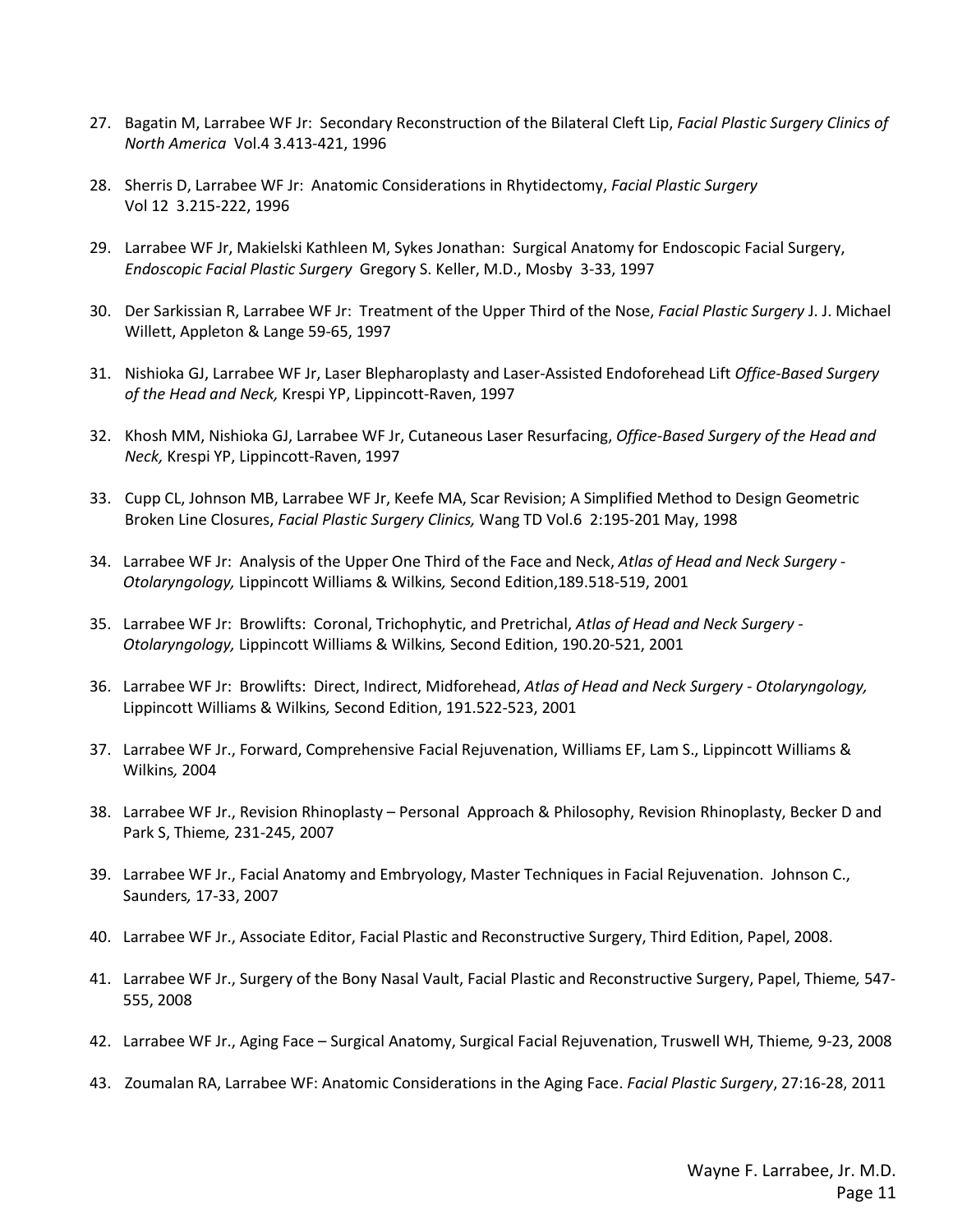#### **Correspondence and Editorial Publications**

- 1. Larrabee WF Jr: Ptosis Repair-*Arch Otolaryngol Head Neck Surg,* 1990
- 2. Larrabee WF: Facial Plastic News. Section of *Archives of Otolaryngology - Head & Neck Surgery.* Facial plastic surgery, February 1988. Trends in rhinoplasty, February 1988. Tissue adhesives, March 1988.

Lipoplasty, May 1988. The Bernstein Award, September 1988. Pharmacologic enhancement of flap survival, October 1988. Research award, November 1988 Etymology and facial plastic surgery, December 1988 Facial plastic surgery in Mexico, September 1989. Observational surgery program, November 1989. The tripod concept, October 1989. Osteoinductive implants in Head and Neck Surgery, October 1990.

- 3. Larrabee WF Jr: The Ethics of Collagen Injection a rebuttal: *Arch Otolaryngol Head Neck Surg* 117, 1190- 1191, 1991.
- 4. Shimatakahara S and Larrabee WF Jr: The effect of tissue expansion on previously irradiated skin A discussion: *Arch Otol Head Neck Surg,* 118: 534-535, 1992.
- 5. Larrabee WF Jr: Bilobed flap reconstruction of the Temporal Forehead, *Arch Otolaryngol - Head Neck Surg,*  117, 983-984, 1992.
- 6. Larrabee WF Jr: Daedelus (Correspondence), *Nature,* 365:483, 1993.
- 7. Larrabee WF Jr: Face to Face, *Arch Otolaryngol-Head Neck Surg,* 120, 774-775, 1994.
- 8. JAMA and Editorial Independence Archives Otolaryngology Head & Neck Surgery Vol 125, March 1999
- 9. Larrabee WF Jr, Johns ME: Introducing the New Journal Archives of Facial Plastic Surgery: *Arch Facial Plast Surg.* 1999;1(1):7-7.doi.10.1001/archfaci.1.1.7
- 10. Larrabee WF Jr: Science and Business: Dilemmas and Decisions, *Arch Facial Plast Surg.*1999;1(3):158-158.
- 11. Hruza GJ, Larrabee WF Jr: Editorial Comment, *Arch Facial Plast Surg.* 2002;4(1):7-7.
- 12. Larrabee WF Jr, Meyers AD: Continuing Medical Education, *Arch Facial Plast Surg.*2000;2(2):154-154.
- 13. Larrabee WF Jr: The Future of Facial Plastic Surgery, *Arch Facial Plast Surg.*2001;3(1):6-6.
- 14. Larrabee WF Jr: Thank You All For a Year of Quality!, *Arch Facial Plast Surg.*2002;4(1):5-5.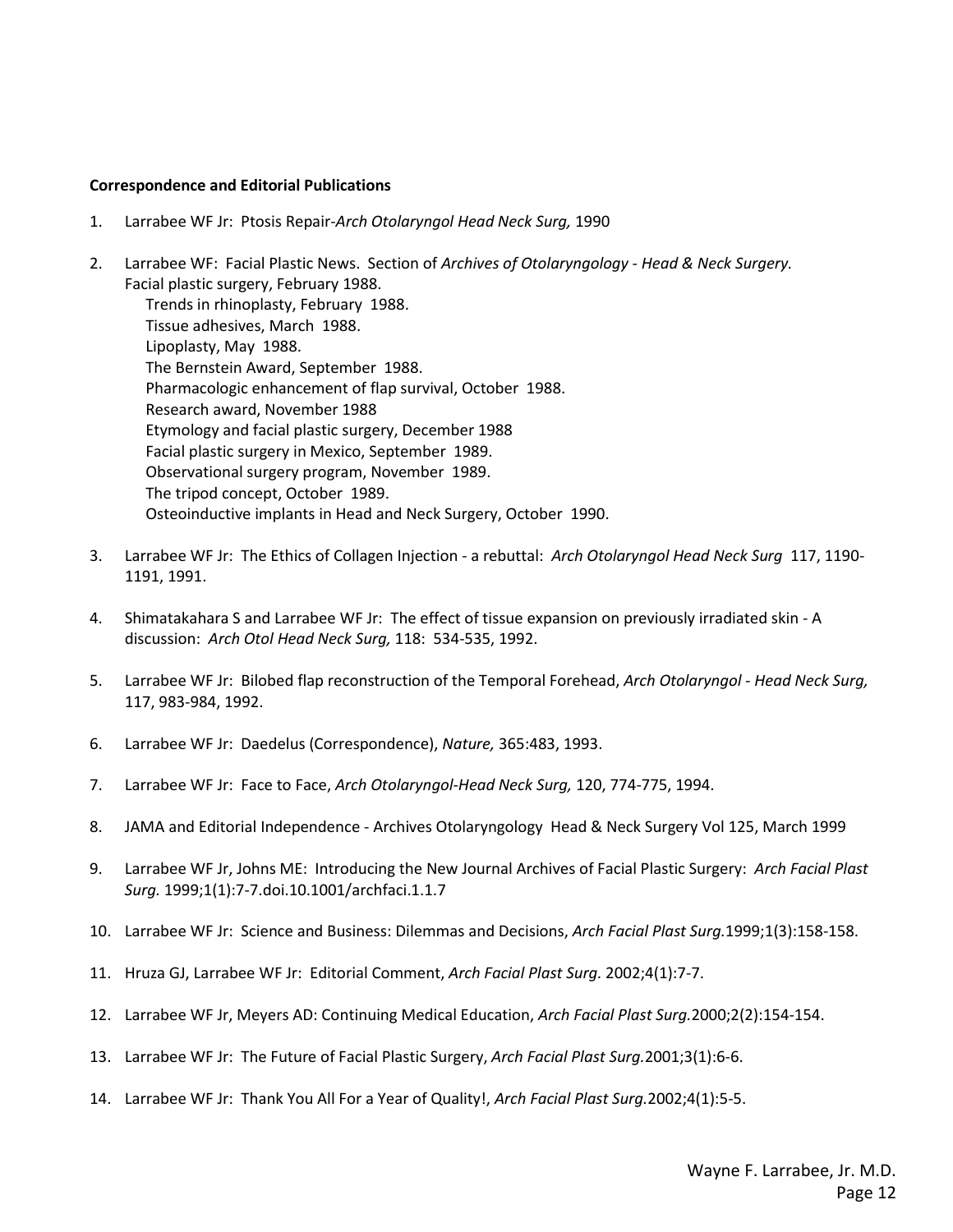- 15. Toriumi DM, Larrabee WF Jr: An Expanded ARCHIVES: More Great Science, *Arch Facial Plast surg.*2003;5(1):7- 7.
- 16. Larrabee WF Jr: Gloria De Arcangelis's Kala, *Arch Facial Plast Surg*.2005;7(6):433- 433.doi:10.1001/archfaci.7.6.433.
- 17. Larrabee WF Jr: The Archives of Facial Plastic Surgery: The First Decade, *Arch Facial Plast Surg.*2008;10(6):369-369.doi:10.1001/archfaci.10.6.369.
- 18. Larrabee WF Jr: William Cumming's Family Stroll, *Arch Facial Plast Surg.*2006;8(1):76-76. Doi:10.1001/archfaci8.1.76.
- 19. Larrabee WF Jr: Floyd Webb's Mme. Labaudt, *Arch Facial Plast Surg.*2004;6(6);432- 432.doi.10:1001/archfaci.6.6.432.
- 20. Larrabee WF Jr: Surgery and Global Health, *Arch Facial Plast Surg.*2007;9(6):382-383.doi:10.1001/archfaci.9.6.
- 21. Larrabee WF Jr: More Science –Please, *Arch Facial Plast Surg.*2008;10(1):8-8.doi:10.1001/archfacial.2007.
- 22. Larrabee WF Jr: In Praise of Rhinoplasty, *Arch Facial Plast Surg.*2010;12(6):371- 372.doi:10.1001/archfacial.2010.94.
- 23. Larrabee WF Jr: The Evolution of the Archives of Facial Plastic surgery, *Arch Facial Plast Surg.*2009;11(6):366- 366.doi:10.1001/archfacial.2009.87.
- 24. Larrabee WF Jr, Most S: The Archives Accelerates, *Arch Facial Plast Surg.*2011;13(2):77- 77.doi.10.1001/archfacial.2011.4.
- 25. Larrabee WF Jr: A Global Surgical Journal, *Arch Facial Plast Surg.*2011;13(6):379- 379.doi:10.1001/archfacial.2011.963.
- 26. Bauchner H, Albert DM, Coyle JT, Freischlag JA, Larrabee WF Jr, Levine PA, Redberg RF, Rivara FP, Robinson JK, Rosenberg RN: The JAMA Network Journals: New Names for the Archives Journals, *Arch Facial Plast Surg.*  2012;14(4):236-236.doi:10.1001/archfacial.2012.775.
- 27. Larrabee WF Jr: US Military Medical Support After the Earthquake in Managua, Nicaragua, *Arch Facial Plast Surg.*2012;14(3):218-218.doi:10.1001/archfacial.2012.400.
- 28. Rhee JS, Larrabee WF Jr: Facing Levels of Evidence: The JAMA Facial Plastic Surgery Initiative, *JAMA Facial Plast Surg.*2013;15(3):174-175.doi:10.1001/jamafacial.2013.77.
- 29. Larrabee WF Jr: Everything Is New Again: The JAMA Network,*Arch Facial Plast Surg.*2012;14(4):237- 237.doi.10.1001/archfacial.2012.779.
- 30. Larrabee WF Jr: The Archives Reaches the Cloud, *Arch Facial Plast Surg.*2012;14(6):385- 385.doi.10.1001/archfacial.2012.1029.
- 31. Koch CA, Larrabee WF Jr: Patient Privacy, Photographs, and Publication ON LINE FIRST *JAMA Facial Plast Surg.*2013;().doi10.1001/Jamafacial.2013.1411.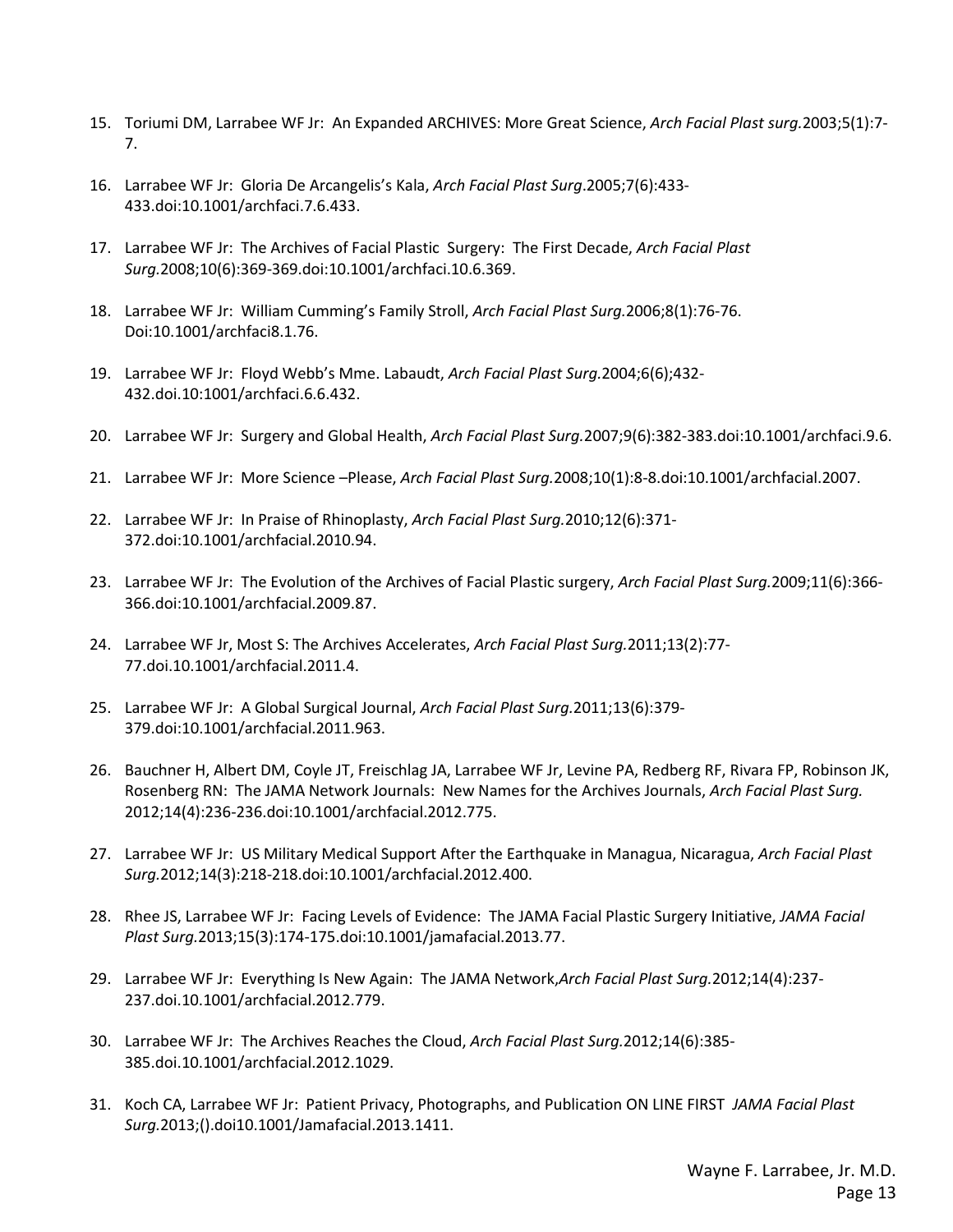32. Rhee JS, Larrabee WF Jr: Welcome to the New JAMA Facial Plastic Surgery!, *JAMA Facial Plast Surg.*2013;15(4):255-255.doi.10.1001/jamafacial.2013.1498.

### **Books and Manuals**

- 1. Larrabee WF Jr and Cupp C: *Principles of Facial Reconstruction.* Raven Press, 1999.
- 2. Larrabee WF Jr and Makielski K: *Surgical Anatomy of the Face.* First Edition, Raven Press, 1992, Second Edition, Lippincott, Wilkins, Williams, 2004
- 3. Larrabee WF: *Advanced Manual of Soft Tissue Surgery Techniques.* AAFPRS, 1988.
- 4. Larrabee WF: *Surgical Anatomy of the Face.* Second Edition, Lippincott, Williams, Wilkins, 2003
- 5. Larrabee WF and Sherris D: *Principles of Facial Reconstruction.* Second Edition. Thieme, 2009
- 6. Larrabee WF and Gassner H: *The Art & Craft of Facial Rejuvenation Surgery*, 2013
- 7. Larrabee WF, Patel S, and Ridgway J: Masters in Facial Plastic Surgery 2017

### **SCIENTIFIC VIDEO/MULTIMEDIA**

- 1. "The Design of Local Skin Flaps" A videotape produced for continuing medical education at the Annual Meeting of the American Academy of Otolaryngology - Head and Neck Surgery, 1985.
- 2. "The Note Flap" A presentation on the National "Lifetime" Cable Network "Physicians Update," October, 1985.
- 3. Revision Rhinoplasty Videotape for American Academy of Facial Plastic and Reconstructive Surgery, 2000.

# **POETRY PUBLICATIONS**

- 1. "Winter Run" Bristle Cove Page 9 Fall, 1988.
- 2. "The Circle" The Duckabush Review Page 24 Fall, 1988
- 3. "Orcas Island" The Duckabush Review Page 24 Fall, 1988
- 4. "My Father Age 4" The Duckabush Review Page 25 Fall, 1988
- 5. "Sascha" Bristle Cove Page 16 Winter, 1990
- 6. "Racing The Train" West Wind Review Page 172-3 1992
- 7. "Cascade Snowfall" Spindrift Pages 6-7 1993
- 8. *Racing The Train* A Chapbook by Digital Design Ltd. 1994
- 9. "Dubrovnik" The Lancet 352:258, 5 Sept., 1998
- 10. "Bon Josip Jelacic Square" The Lancet 352:1076, 26 Sept., 1998
- 11. "American Voices" The Lancet 352:1158, 3 Oct., 1998
- 12. "A Six Week Old Male with Reflux Esophagitis" The Lancet 328:679, 28 Aug, 2001
- 13. "On The Road" The Lancet 359:2049, 08 June, 2002
- 14. "Seasons End" Poets West pg 55, Winter, 2002
- 15. "Charity Hospital, New Orleans" pg 1735-2005, JAMA, March 15, 2006